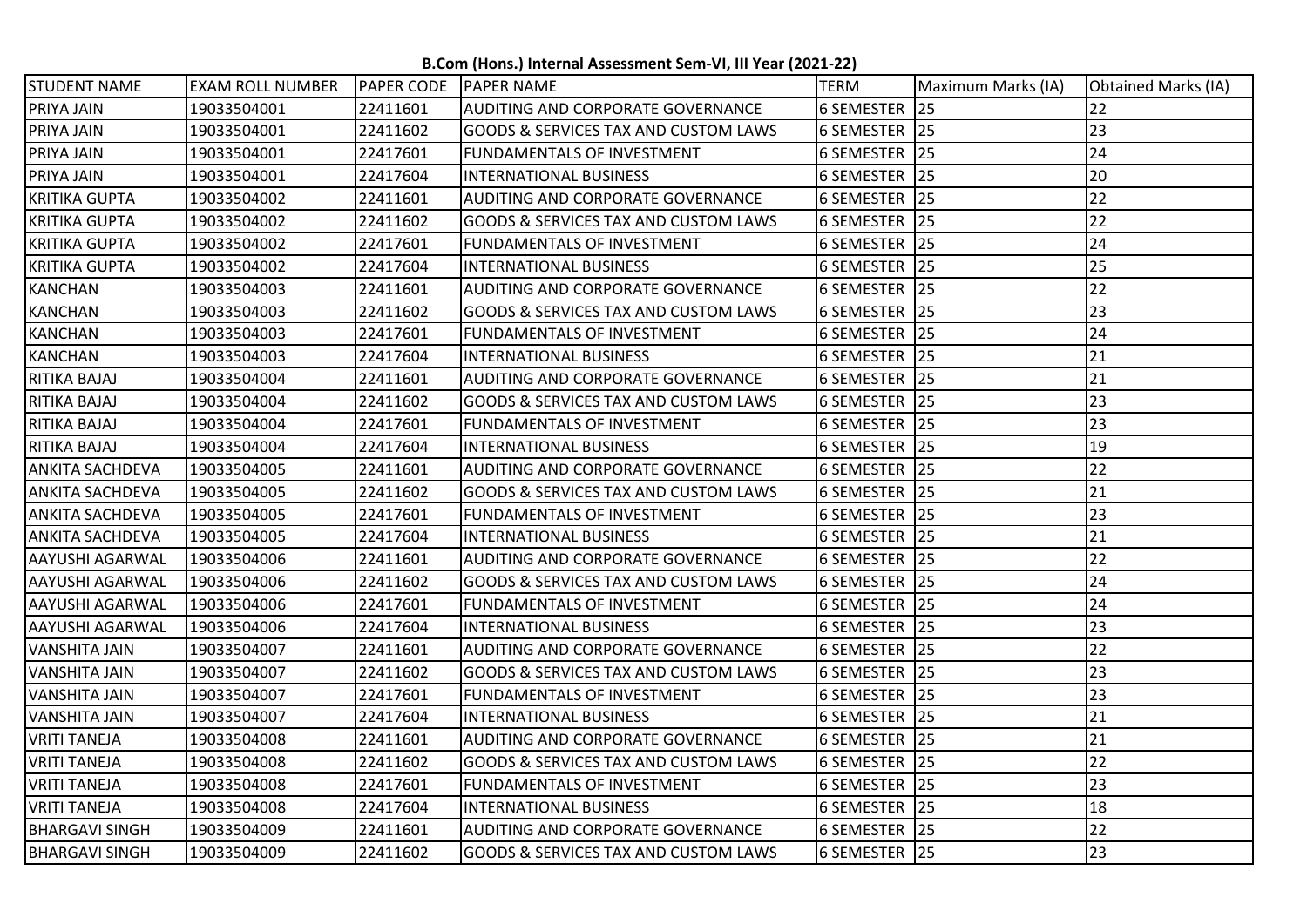| 19033504009 | 22417601 |                                                 |                                                                                                                                                                                                                                                                                                                                                                                                                                                                                                                                                                                                                                                                                                                                                                                                                           | 23                                                                                                                                                                                                                                                                                                                                                                                                                                                                                                                                                                                                                                       |
|-------------|----------|-------------------------------------------------|---------------------------------------------------------------------------------------------------------------------------------------------------------------------------------------------------------------------------------------------------------------------------------------------------------------------------------------------------------------------------------------------------------------------------------------------------------------------------------------------------------------------------------------------------------------------------------------------------------------------------------------------------------------------------------------------------------------------------------------------------------------------------------------------------------------------------|------------------------------------------------------------------------------------------------------------------------------------------------------------------------------------------------------------------------------------------------------------------------------------------------------------------------------------------------------------------------------------------------------------------------------------------------------------------------------------------------------------------------------------------------------------------------------------------------------------------------------------------|
| 19033504009 | 22417604 |                                                 |                                                                                                                                                                                                                                                                                                                                                                                                                                                                                                                                                                                                                                                                                                                                                                                                                           | 23                                                                                                                                                                                                                                                                                                                                                                                                                                                                                                                                                                                                                                       |
| 19033504010 | 22411601 |                                                 |                                                                                                                                                                                                                                                                                                                                                                                                                                                                                                                                                                                                                                                                                                                                                                                                                           | 22                                                                                                                                                                                                                                                                                                                                                                                                                                                                                                                                                                                                                                       |
| 19033504010 | 22411602 |                                                 |                                                                                                                                                                                                                                                                                                                                                                                                                                                                                                                                                                                                                                                                                                                                                                                                                           | 22                                                                                                                                                                                                                                                                                                                                                                                                                                                                                                                                                                                                                                       |
| 19033504010 | 22417601 | <b>FUNDAMENTALS OF INVESTMENT</b>               |                                                                                                                                                                                                                                                                                                                                                                                                                                                                                                                                                                                                                                                                                                                                                                                                                           | 21                                                                                                                                                                                                                                                                                                                                                                                                                                                                                                                                                                                                                                       |
| 19033504010 | 22417604 | <b>INTERNATIONAL BUSINESS</b>                   |                                                                                                                                                                                                                                                                                                                                                                                                                                                                                                                                                                                                                                                                                                                                                                                                                           | 22                                                                                                                                                                                                                                                                                                                                                                                                                                                                                                                                                                                                                                       |
| 19033504011 | 22411601 | <b>AUDITING AND CORPORATE GOVERNANCE</b>        |                                                                                                                                                                                                                                                                                                                                                                                                                                                                                                                                                                                                                                                                                                                                                                                                                           | 23                                                                                                                                                                                                                                                                                                                                                                                                                                                                                                                                                                                                                                       |
| 19033504011 | 22411602 |                                                 |                                                                                                                                                                                                                                                                                                                                                                                                                                                                                                                                                                                                                                                                                                                                                                                                                           | 23                                                                                                                                                                                                                                                                                                                                                                                                                                                                                                                                                                                                                                       |
| 19033504011 | 22417601 |                                                 |                                                                                                                                                                                                                                                                                                                                                                                                                                                                                                                                                                                                                                                                                                                                                                                                                           | 23                                                                                                                                                                                                                                                                                                                                                                                                                                                                                                                                                                                                                                       |
| 19033504011 | 22417604 | <b>INTERNATIONAL BUSINESS</b>                   |                                                                                                                                                                                                                                                                                                                                                                                                                                                                                                                                                                                                                                                                                                                                                                                                                           | 21                                                                                                                                                                                                                                                                                                                                                                                                                                                                                                                                                                                                                                       |
| 19033504012 | 22411601 |                                                 |                                                                                                                                                                                                                                                                                                                                                                                                                                                                                                                                                                                                                                                                                                                                                                                                                           | 25                                                                                                                                                                                                                                                                                                                                                                                                                                                                                                                                                                                                                                       |
| 19033504012 | 22411602 | <b>GOODS &amp; SERVICES TAX AND CUSTOM LAWS</b> |                                                                                                                                                                                                                                                                                                                                                                                                                                                                                                                                                                                                                                                                                                                                                                                                                           | 24                                                                                                                                                                                                                                                                                                                                                                                                                                                                                                                                                                                                                                       |
| 19033504012 | 22417601 |                                                 |                                                                                                                                                                                                                                                                                                                                                                                                                                                                                                                                                                                                                                                                                                                                                                                                                           | 24                                                                                                                                                                                                                                                                                                                                                                                                                                                                                                                                                                                                                                       |
| 19033504012 | 22417604 | <b>INTERNATIONAL BUSINESS</b>                   |                                                                                                                                                                                                                                                                                                                                                                                                                                                                                                                                                                                                                                                                                                                                                                                                                           | 25                                                                                                                                                                                                                                                                                                                                                                                                                                                                                                                                                                                                                                       |
| 19033504013 | 22411601 |                                                 |                                                                                                                                                                                                                                                                                                                                                                                                                                                                                                                                                                                                                                                                                                                                                                                                                           | 24                                                                                                                                                                                                                                                                                                                                                                                                                                                                                                                                                                                                                                       |
| 19033504013 | 22411602 |                                                 |                                                                                                                                                                                                                                                                                                                                                                                                                                                                                                                                                                                                                                                                                                                                                                                                                           | 24                                                                                                                                                                                                                                                                                                                                                                                                                                                                                                                                                                                                                                       |
| 19033504013 | 22417601 | <b>FUNDAMENTALS OF INVESTMENT</b>               |                                                                                                                                                                                                                                                                                                                                                                                                                                                                                                                                                                                                                                                                                                                                                                                                                           | 24                                                                                                                                                                                                                                                                                                                                                                                                                                                                                                                                                                                                                                       |
| 19033504013 | 22417604 | <b>INTERNATIONAL BUSINESS</b>                   |                                                                                                                                                                                                                                                                                                                                                                                                                                                                                                                                                                                                                                                                                                                                                                                                                           | 18                                                                                                                                                                                                                                                                                                                                                                                                                                                                                                                                                                                                                                       |
| 19033504014 | 22411601 | AUDITING AND CORPORATE GOVERNANCE               |                                                                                                                                                                                                                                                                                                                                                                                                                                                                                                                                                                                                                                                                                                                                                                                                                           | 23                                                                                                                                                                                                                                                                                                                                                                                                                                                                                                                                                                                                                                       |
| 19033504014 | 22411602 |                                                 |                                                                                                                                                                                                                                                                                                                                                                                                                                                                                                                                                                                                                                                                                                                                                                                                                           | 23                                                                                                                                                                                                                                                                                                                                                                                                                                                                                                                                                                                                                                       |
| 19033504014 | 22417601 |                                                 |                                                                                                                                                                                                                                                                                                                                                                                                                                                                                                                                                                                                                                                                                                                                                                                                                           | 23                                                                                                                                                                                                                                                                                                                                                                                                                                                                                                                                                                                                                                       |
| 19033504014 | 22417604 | <b>INTERNATIONAL BUSINESS</b>                   |                                                                                                                                                                                                                                                                                                                                                                                                                                                                                                                                                                                                                                                                                                                                                                                                                           | 23                                                                                                                                                                                                                                                                                                                                                                                                                                                                                                                                                                                                                                       |
| 19033504015 | 22411601 |                                                 |                                                                                                                                                                                                                                                                                                                                                                                                                                                                                                                                                                                                                                                                                                                                                                                                                           | 22                                                                                                                                                                                                                                                                                                                                                                                                                                                                                                                                                                                                                                       |
| 19033504015 | 22411602 | <b>GOODS &amp; SERVICES TAX AND CUSTOM LAWS</b> |                                                                                                                                                                                                                                                                                                                                                                                                                                                                                                                                                                                                                                                                                                                                                                                                                           | 22                                                                                                                                                                                                                                                                                                                                                                                                                                                                                                                                                                                                                                       |
| 19033504015 | 22417601 | <b>FUNDAMENTALS OF INVESTMENT</b>               |                                                                                                                                                                                                                                                                                                                                                                                                                                                                                                                                                                                                                                                                                                                                                                                                                           | 22                                                                                                                                                                                                                                                                                                                                                                                                                                                                                                                                                                                                                                       |
| 19033504015 | 22417604 | <b>INTERNATIONAL BUSINESS</b>                   |                                                                                                                                                                                                                                                                                                                                                                                                                                                                                                                                                                                                                                                                                                                                                                                                                           | 21                                                                                                                                                                                                                                                                                                                                                                                                                                                                                                                                                                                                                                       |
| 19033504016 | 22411601 |                                                 |                                                                                                                                                                                                                                                                                                                                                                                                                                                                                                                                                                                                                                                                                                                                                                                                                           | 23                                                                                                                                                                                                                                                                                                                                                                                                                                                                                                                                                                                                                                       |
| 19033504016 | 22411602 |                                                 |                                                                                                                                                                                                                                                                                                                                                                                                                                                                                                                                                                                                                                                                                                                                                                                                                           | 22                                                                                                                                                                                                                                                                                                                                                                                                                                                                                                                                                                                                                                       |
| 19033504016 | 22417601 |                                                 |                                                                                                                                                                                                                                                                                                                                                                                                                                                                                                                                                                                                                                                                                                                                                                                                                           | 21                                                                                                                                                                                                                                                                                                                                                                                                                                                                                                                                                                                                                                       |
| 19033504016 | 22417604 | <b>INTERNATIONAL BUSINESS</b>                   |                                                                                                                                                                                                                                                                                                                                                                                                                                                                                                                                                                                                                                                                                                                                                                                                                           | 22                                                                                                                                                                                                                                                                                                                                                                                                                                                                                                                                                                                                                                       |
| 19033504017 | 22411601 | AUDITING AND CORPORATE GOVERNANCE               |                                                                                                                                                                                                                                                                                                                                                                                                                                                                                                                                                                                                                                                                                                                                                                                                                           | 23                                                                                                                                                                                                                                                                                                                                                                                                                                                                                                                                                                                                                                       |
| 19033504017 | 22411602 |                                                 |                                                                                                                                                                                                                                                                                                                                                                                                                                                                                                                                                                                                                                                                                                                                                                                                                           | 22                                                                                                                                                                                                                                                                                                                                                                                                                                                                                                                                                                                                                                       |
| 19033504017 | 22417601 |                                                 |                                                                                                                                                                                                                                                                                                                                                                                                                                                                                                                                                                                                                                                                                                                                                                                                                           | 23                                                                                                                                                                                                                                                                                                                                                                                                                                                                                                                                                                                                                                       |
| 19033504017 | 22417604 | <b>INTERNATIONAL BUSINESS</b>                   |                                                                                                                                                                                                                                                                                                                                                                                                                                                                                                                                                                                                                                                                                                                                                                                                                           | 22                                                                                                                                                                                                                                                                                                                                                                                                                                                                                                                                                                                                                                       |
| 19033504018 | 22411601 |                                                 |                                                                                                                                                                                                                                                                                                                                                                                                                                                                                                                                                                                                                                                                                                                                                                                                                           | 23                                                                                                                                                                                                                                                                                                                                                                                                                                                                                                                                                                                                                                       |
| 19033504018 | 22411602 | <b>GOODS &amp; SERVICES TAX AND CUSTOM LAWS</b> |                                                                                                                                                                                                                                                                                                                                                                                                                                                                                                                                                                                                                                                                                                                                                                                                                           | 22                                                                                                                                                                                                                                                                                                                                                                                                                                                                                                                                                                                                                                       |
|             |          |                                                 | <b>FUNDAMENTALS OF INVESTMENT</b><br><b>INTERNATIONAL BUSINESS</b><br>AUDITING AND CORPORATE GOVERNANCE<br><b>GOODS &amp; SERVICES TAX AND CUSTOM LAWS</b><br><b>GOODS &amp; SERVICES TAX AND CUSTOM LAWS</b><br><b>FUNDAMENTALS OF INVESTMENT</b><br><b>AUDITING AND CORPORATE GOVERNANCE</b><br><b>FUNDAMENTALS OF INVESTMENT</b><br>IAUDITING AND CORPORATE GOVERNANCE<br><b>GOODS &amp; SERVICES TAX AND CUSTOM LAWS</b><br><b>GOODS &amp; SERVICES TAX AND CUSTOM LAWS</b><br><b>IFUNDAMENTALS OF INVESTMENT</b><br>AUDITING AND CORPORATE GOVERNANCE<br>AUDITING AND CORPORATE GOVERNANCE<br><b>I</b> GOODS & SERVICES TAX AND CUSTOM LAWS<br><b>FUNDAMENTALS OF INVESTMENT</b><br><b>GOODS &amp; SERVICES TAX AND CUSTOM LAWS</b><br><b>FUNDAMENTALS OF INVESTMENT</b><br><b>AUDITING AND CORPORATE GOVERNANCE</b> | 6 SEMESTER 25<br>6 SEMESTER 25<br>6 SEMESTER 25<br>6 SEMESTER 25<br>6 SEMESTER 25<br>6 SEMESTER 25<br>6 SEMESTER 25<br>6 SEMESTER 25<br>6 SEMESTER 25<br>6 SEMESTER 25<br>6 SEMESTER 25<br>6 SEMESTER 25<br>6 SEMESTER 25<br>6 SEMESTER 25<br>6 SEMESTER 125<br>6 SEMESTER 25<br>6 SEMESTER 125<br>6 SEMESTER   25<br>6 SEMESTER 25<br>6 SEMESTER 25<br>6 SEMESTER 25<br>6 SEMESTER 25<br>6 SEMESTER 25<br>6 SEMESTER 25<br>6 SEMESTER 25<br>6 SEMESTER 25<br>6 SEMESTER 25<br>6 SEMESTER 25<br>6 SEMESTER 25<br>6 SEMESTER   25<br>6 SEMESTER 25<br>6 SEMESTER 25<br>6 SEMESTER 25<br>6 SEMESTER   25<br>6 SEMESTER 25<br>6 SEMESTER 25 |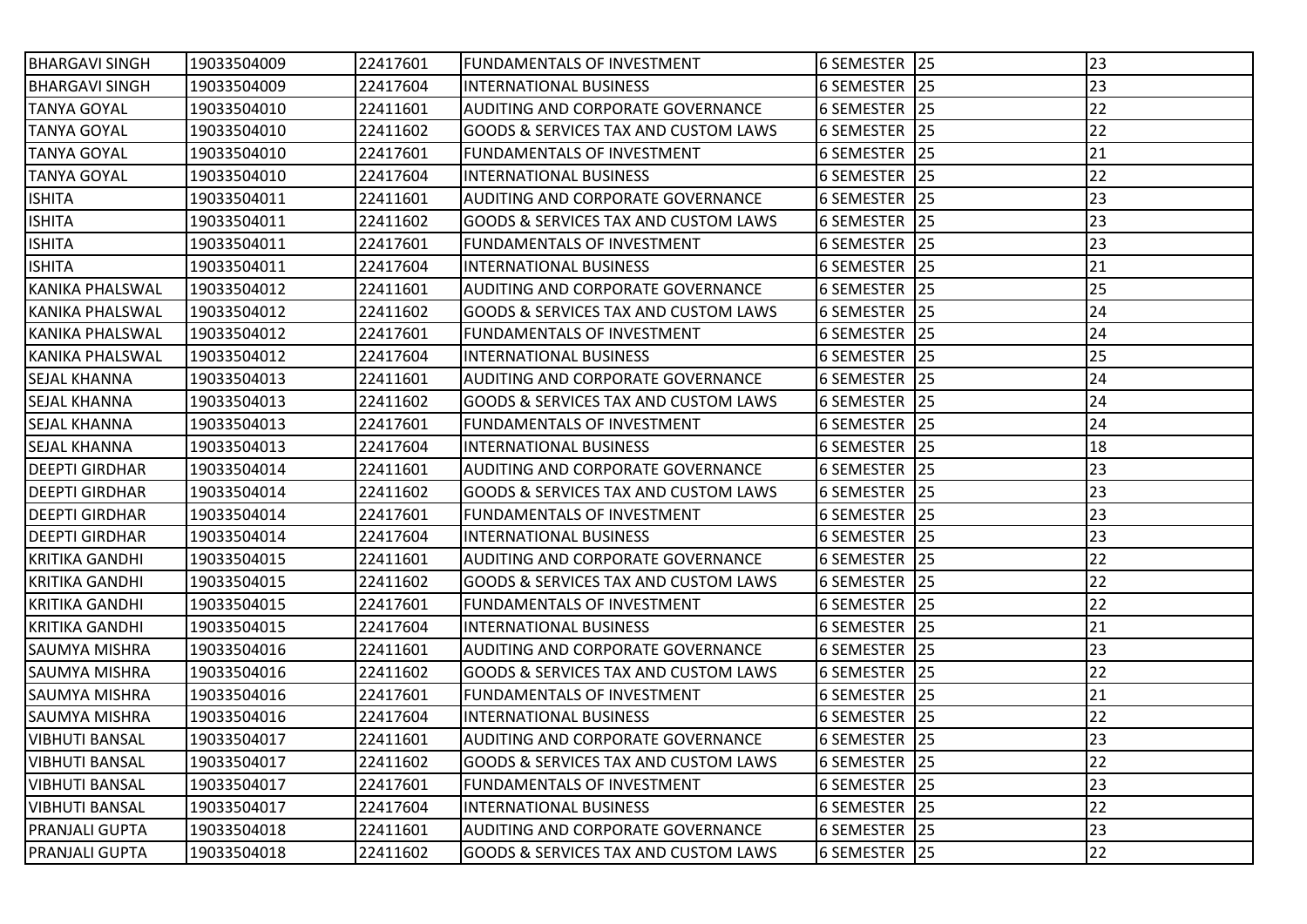| 19033504018 | 22417601 |                                                 |                            | 24                                                                                                                                                                                                                                                                                                                                                                                                                                                                                                                                                                                                                                 |
|-------------|----------|-------------------------------------------------|----------------------------|------------------------------------------------------------------------------------------------------------------------------------------------------------------------------------------------------------------------------------------------------------------------------------------------------------------------------------------------------------------------------------------------------------------------------------------------------------------------------------------------------------------------------------------------------------------------------------------------------------------------------------|
| 19033504018 | 22417604 | <b>INTERNATIONAL BUSINESS</b>                   |                            | 20                                                                                                                                                                                                                                                                                                                                                                                                                                                                                                                                                                                                                                 |
| 19033504020 | 22411601 | AUDITING AND CORPORATE GOVERNANCE               |                            | 22                                                                                                                                                                                                                                                                                                                                                                                                                                                                                                                                                                                                                                 |
| 19033504020 | 22411602 | <b>GOODS &amp; SERVICES TAX AND CUSTOM LAWS</b> |                            | 22                                                                                                                                                                                                                                                                                                                                                                                                                                                                                                                                                                                                                                 |
| 19033504020 | 22417601 | FUNDAMENTALS OF INVESTMENT                      |                            | 23                                                                                                                                                                                                                                                                                                                                                                                                                                                                                                                                                                                                                                 |
| 19033504020 | 22417604 | <b>INTERNATIONAL BUSINESS</b>                   |                            | 20                                                                                                                                                                                                                                                                                                                                                                                                                                                                                                                                                                                                                                 |
| 19033504021 | 22411601 | AUDITING AND CORPORATE GOVERNANCE               |                            | 21                                                                                                                                                                                                                                                                                                                                                                                                                                                                                                                                                                                                                                 |
| 19033504021 | 22411602 | <b>GOODS &amp; SERVICES TAX AND CUSTOM LAWS</b> |                            | 22                                                                                                                                                                                                                                                                                                                                                                                                                                                                                                                                                                                                                                 |
| 19033504021 | 22417601 | <b>FUNDAMENTALS OF INVESTMENT</b>               |                            | 22                                                                                                                                                                                                                                                                                                                                                                                                                                                                                                                                                                                                                                 |
| 19033504021 | 22417604 | <b>INTERNATIONAL BUSINESS</b>                   |                            | 17                                                                                                                                                                                                                                                                                                                                                                                                                                                                                                                                                                                                                                 |
| 19033504022 | 22411601 | AUDITING AND CORPORATE GOVERNANCE               |                            | 24                                                                                                                                                                                                                                                                                                                                                                                                                                                                                                                                                                                                                                 |
| 19033504022 | 22411602 | GOODS & SERVICES TAX AND CUSTOM LAWS            |                            | 23                                                                                                                                                                                                                                                                                                                                                                                                                                                                                                                                                                                                                                 |
| 19033504022 | 22417601 | <b>FUNDAMENTALS OF INVESTMENT</b>               |                            | 24                                                                                                                                                                                                                                                                                                                                                                                                                                                                                                                                                                                                                                 |
| 19033504022 | 22417604 | <b>INTERNATIONAL BUSINESS</b>                   |                            | 22                                                                                                                                                                                                                                                                                                                                                                                                                                                                                                                                                                                                                                 |
| 19033504023 | 22411601 | <b>AUDITING AND CORPORATE GOVERNANCE</b>        |                            | 22                                                                                                                                                                                                                                                                                                                                                                                                                                                                                                                                                                                                                                 |
| 19033504023 | 22411602 | <b>GOODS &amp; SERVICES TAX AND CUSTOM LAWS</b> |                            | 21                                                                                                                                                                                                                                                                                                                                                                                                                                                                                                                                                                                                                                 |
| 19033504023 | 22417601 | <b>FUNDAMENTALS OF INVESTMENT</b>               |                            | 24                                                                                                                                                                                                                                                                                                                                                                                                                                                                                                                                                                                                                                 |
| 19033504023 | 22417604 | <b>INTERNATIONAL BUSINESS</b>                   |                            | 20                                                                                                                                                                                                                                                                                                                                                                                                                                                                                                                                                                                                                                 |
| 19033504024 | 22411601 | AUDITING AND CORPORATE GOVERNANCE               |                            | 22                                                                                                                                                                                                                                                                                                                                                                                                                                                                                                                                                                                                                                 |
| 19033504024 | 22411602 | <b>GOODS &amp; SERVICES TAX AND CUSTOM LAWS</b> |                            | 22                                                                                                                                                                                                                                                                                                                                                                                                                                                                                                                                                                                                                                 |
| 19033504024 | 22417601 | FUNDAMENTALS OF INVESTMENT                      |                            | 24                                                                                                                                                                                                                                                                                                                                                                                                                                                                                                                                                                                                                                 |
| 19033504024 | 22417604 | <b>INTERNATIONAL BUSINESS</b>                   |                            | 19                                                                                                                                                                                                                                                                                                                                                                                                                                                                                                                                                                                                                                 |
| 19033504025 | 22411601 | <b>AUDITING AND CORPORATE GOVERNANCE</b>        |                            | 25                                                                                                                                                                                                                                                                                                                                                                                                                                                                                                                                                                                                                                 |
| 19033504025 | 22411602 | <b>GOODS &amp; SERVICES TAX AND CUSTOM LAWS</b> |                            | 23                                                                                                                                                                                                                                                                                                                                                                                                                                                                                                                                                                                                                                 |
| 19033504025 | 22417601 | <b>FUNDAMENTALS OF INVESTMENT</b>               |                            | 24                                                                                                                                                                                                                                                                                                                                                                                                                                                                                                                                                                                                                                 |
| 19033504025 | 22417604 | <b>INTERNATIONAL BUSINESS</b>                   |                            | 20                                                                                                                                                                                                                                                                                                                                                                                                                                                                                                                                                                                                                                 |
| 19033504026 | 22411601 | AUDITING AND CORPORATE GOVERNANCE               |                            | 25                                                                                                                                                                                                                                                                                                                                                                                                                                                                                                                                                                                                                                 |
| 19033504026 | 22411602 | <b>GOODS &amp; SERVICES TAX AND CUSTOM LAWS</b> |                            | 23                                                                                                                                                                                                                                                                                                                                                                                                                                                                                                                                                                                                                                 |
| 19033504026 | 22417601 | FUNDAMENTALS OF INVESTMENT                      |                            | 24                                                                                                                                                                                                                                                                                                                                                                                                                                                                                                                                                                                                                                 |
| 19033504026 | 22417604 | <b>INTERNATIONAL BUSINESS</b>                   |                            | 22                                                                                                                                                                                                                                                                                                                                                                                                                                                                                                                                                                                                                                 |
| 19033504027 | 22411601 | <b>AUDITING AND CORPORATE GOVERNANCE</b>        |                            | 23                                                                                                                                                                                                                                                                                                                                                                                                                                                                                                                                                                                                                                 |
| 19033504027 | 22411602 | <b>GOODS &amp; SERVICES TAX AND CUSTOM LAWS</b> |                            | 24                                                                                                                                                                                                                                                                                                                                                                                                                                                                                                                                                                                                                                 |
| 19033504027 | 22417601 | <b>FUNDAMENTALS OF INVESTMENT</b>               |                            | 24                                                                                                                                                                                                                                                                                                                                                                                                                                                                                                                                                                                                                                 |
| 19033504027 | 22417604 | <b>INTERNATIONAL BUSINESS</b>                   |                            | 23                                                                                                                                                                                                                                                                                                                                                                                                                                                                                                                                                                                                                                 |
| 19033504028 | 22411601 | AUDITING AND CORPORATE GOVERNANCE               |                            | 23                                                                                                                                                                                                                                                                                                                                                                                                                                                                                                                                                                                                                                 |
| 19033504028 | 22411602 | <b>GOODS &amp; SERVICES TAX AND CUSTOM LAWS</b> |                            | 23                                                                                                                                                                                                                                                                                                                                                                                                                                                                                                                                                                                                                                 |
|             |          |                                                 | FUNDAMENTALS OF INVESTMENT | 6 SEMESTER 25<br>6 SEMESTER 25<br>6 SEMESTER 25<br>6 SEMESTER 25<br>6 SEMESTER 25<br>6 SEMESTER   25<br>6 SEMESTER 25<br>6 SEMESTER 25<br>6 SEMESTER 25<br>6 SEMESTER 25<br>6 SEMESTER 25<br>6 SEMESTER 25<br>6 SEMESTER 25<br>6 SEMESTER 25<br>6 SEMESTER 25<br>6 SEMESTER 25<br>6 SEMESTER 25<br>6 SEMESTER 25<br>6 SEMESTER 25<br>6 SEMESTER 25<br>6 SEMESTER 25<br>6 SEMESTER 25<br>6 SEMESTER 25<br>6 SEMESTER 25<br>6 SEMESTER 25<br>6 SEMESTER 25<br>6 SEMESTER 25<br>6 SEMESTER 25<br>6 SEMESTER 25<br>6 SEMESTER 25<br>6 SEMESTER 25<br>6 SEMESTER 25<br>6 SEMESTER 25<br>6 SEMESTER 25<br>6 SEMESTER 25<br>6 SEMESTER 25 |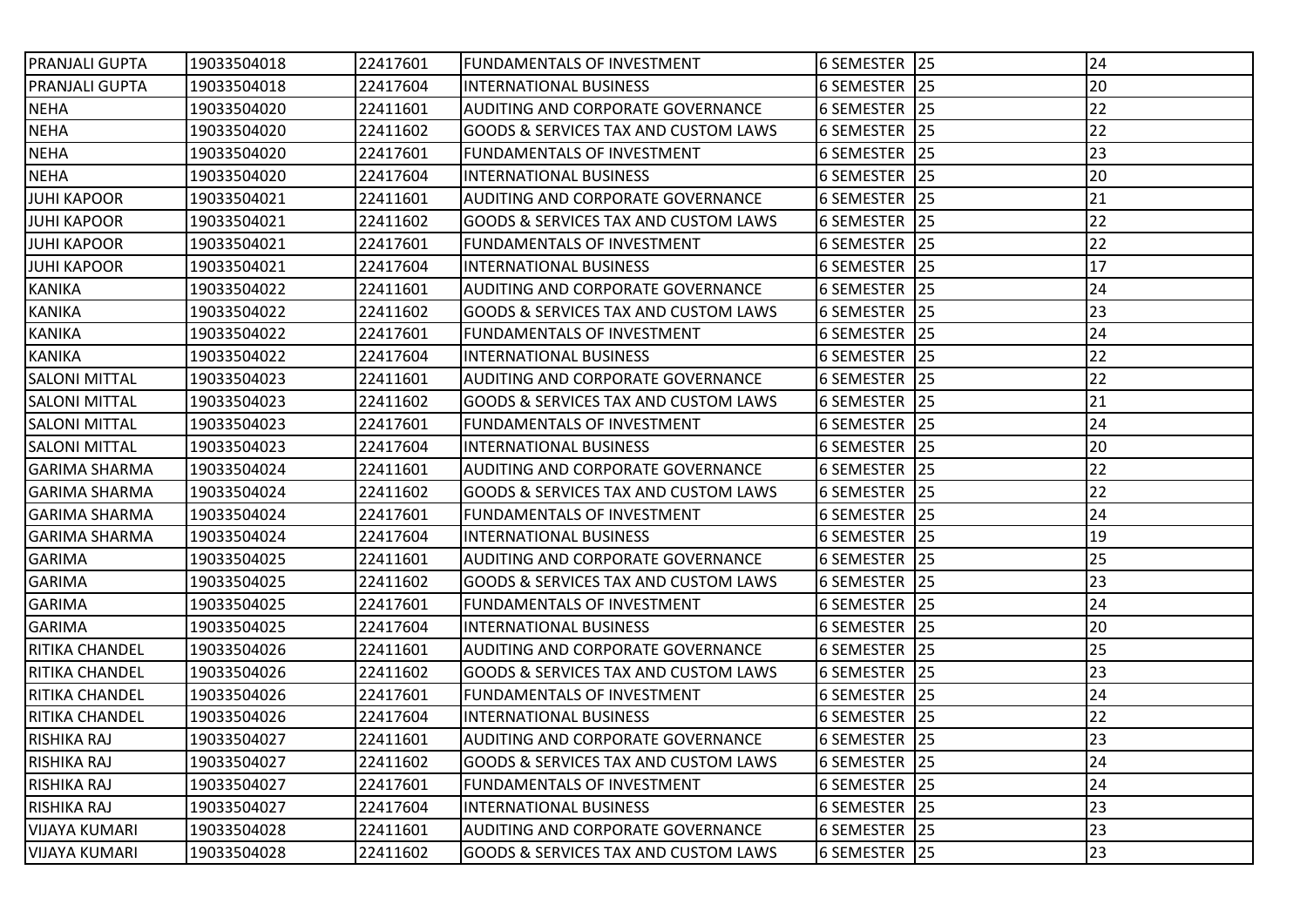| <b>VIJAYA KUMARI</b> | 19033504028 | 22417601 | <b>FUNDAMENTALS OF INVESTMENT</b>               | 6 SEMESTER 25 | 23 |
|----------------------|-------------|----------|-------------------------------------------------|---------------|----|
| <b>VIJAYA KUMARI</b> | 19033504028 | 22417604 | <b>INTERNATIONAL BUSINESS</b>                   | 6 SEMESTER 25 | 23 |
| <b>BHAVYA</b>        | 19033504029 | 22411601 | AUDITING AND CORPORATE GOVERNANCE               | 6 SEMESTER 25 | 22 |
| <b>BHAVYA</b>        | 19033504029 | 22411602 | <b>GOODS &amp; SERVICES TAX AND CUSTOM LAWS</b> | 6 SEMESTER 25 | 22 |
| <b>BHAVYA</b>        | 19033504029 | 22417601 | FUNDAMENTALS OF INVESTMENT                      | 6 SEMESTER 25 | 22 |
| <b>BHAVYA</b>        | 19033504029 | 22417604 | <b>INTERNATIONAL BUSINESS</b>                   | 6 SEMESTER 25 | 22 |
| <b>TAVISHA TYAGI</b> | 19033504030 | 22411601 | AUDITING AND CORPORATE GOVERNANCE               | 6 SEMESTER 25 | 23 |
| <b>TAVISHA TYAGI</b> | 19033504030 | 22411602 | <b>GOODS &amp; SERVICES TAX AND CUSTOM LAWS</b> | 6 SEMESTER 25 | 21 |
| <b>TAVISHA TYAGI</b> | 19033504030 | 22417601 | <b>FUNDAMENTALS OF INVESTMENT</b>               | 6 SEMESTER 25 | 24 |
| <b>TAVISHA TYAGI</b> | 19033504030 | 22417604 | <b>INTERNATIONAL BUSINESS</b>                   | 6 SEMESTER 25 | 20 |
| <b>SHRUTI JHA</b>    | 19033504031 | 22411601 | AUDITING AND CORPORATE GOVERNANCE               | 6 SEMESTER 25 | 22 |
| <b>SHRUTI JHA</b>    | 19033504031 | 22411602 | GOODS & SERVICES TAX AND CUSTOM LAWS            | 6 SEMESTER 25 | 23 |
| <b>SHRUTI JHA</b>    | 19033504031 | 22417601 | <b>FUNDAMENTALS OF INVESTMENT</b>               | 6 SEMESTER 25 | 22 |
| <b>SHRUTI JHA</b>    | 19033504031 | 22417604 | <b>INTERNATIONAL BUSINESS</b>                   | 6 SEMESTER 25 | 22 |
| ANAMIKA SHARMA       | 19033504032 | 22411601 | <b>AUDITING AND CORPORATE GOVERNANCE</b>        | 6 SEMESTER 25 | 23 |
| ANAMIKA SHARMA       | 19033504032 | 22411602 | <b>GOODS &amp; SERVICES TAX AND CUSTOM LAWS</b> | 6 SEMESTER 25 | 23 |
| ANAMIKA SHARMA       | 19033504032 | 22417601 | <b>FUNDAMENTALS OF INVESTMENT</b>               | 6 SEMESTER 25 | 24 |
| ANAMIKA SHARMA       | 19033504032 | 22417604 | <b>INTERNATIONAL BUSINESS</b>                   | 6 SEMESTER 25 | 25 |
| <b>TANIYA KALRA</b>  | 19033504033 | 22411601 | AUDITING AND CORPORATE GOVERNANCE               | 6 SEMESTER 25 | 22 |
| <b>TANIYA KALRA</b>  | 19033504033 | 22411602 | <b>GOODS &amp; SERVICES TAX AND CUSTOM LAWS</b> | 6 SEMESTER 25 | 23 |
| <b>TANIYA KALRA</b>  | 19033504033 | 22417601 | FUNDAMENTALS OF INVESTMENT                      | 6 SEMESTER 25 | 24 |
| TANIYA KALRA         | 19033504033 | 22417604 | <b>INTERNATIONAL BUSINESS</b>                   | 6 SEMESTER 25 | 22 |
| <b>TANISHA</b>       | 19033504034 | 22411601 | <b>AUDITING AND CORPORATE GOVERNANCE</b>        | 6 SEMESTER 25 | 22 |
| <b>TANISHA</b>       | 19033504034 | 22411602 | GOODS & SERVICES TAX AND CUSTOM LAWS            | 6 SEMESTER 25 | 22 |
| <b>TANISHA</b>       | 19033504034 | 22417601 | <b>FUNDAMENTALS OF INVESTMENT</b>               | 6 SEMESTER 25 | 24 |
| <b>TANISHA</b>       | 19033504034 | 22417604 | <b>INTERNATIONAL BUSINESS</b>                   | 6 SEMESTER 25 | 20 |
| <b>SAUMYA ARORA</b>  | 19033504035 | 22411601 | AUDITING AND CORPORATE GOVERNANCE               | 6 SEMESTER 25 | 23 |
| <b>SAUMYA ARORA</b>  | 19033504035 | 22411602 | <b>GOODS &amp; SERVICES TAX AND CUSTOM LAWS</b> | 6 SEMESTER 25 | 22 |
| <b>SAUMYA ARORA</b>  | 19033504035 | 22417601 | FUNDAMENTALS OF INVESTMENT                      | 6 SEMESTER 25 | 24 |
| <b>SAUMYA ARORA</b>  | 19033504035 | 22417604 | <b>INTERNATIONAL BUSINESS</b>                   | 6 SEMESTER 25 | 19 |
| <b>KUNIKA</b>        | 19033504036 | 22411601 | <b>AUDITING AND CORPORATE GOVERNANCE</b>        | 6 SEMESTER 25 | 23 |
| <b>KUNIKA</b>        | 19033504036 | 22411602 | GOODS & SERVICES TAX AND CUSTOM LAWS            | 6 SEMESTER 25 | 23 |
| <b>KUNIKA</b>        | 19033504036 | 22417601 | <b>FUNDAMENTALS OF INVESTMENT</b>               | 6 SEMESTER 25 | 24 |
| <b>KUNIKA</b>        | 19033504036 | 22417604 | <b>INTERNATIONAL BUSINESS</b>                   | 6 SEMESTER 25 | 25 |
| KAJAL CHADHA         | 19033504037 | 22411601 | AUDITING AND CORPORATE GOVERNANCE               | 6 SEMESTER 25 | 21 |
| KAJAL CHADHA         | 19033504037 | 22411602 | <b>GOODS &amp; SERVICES TAX AND CUSTOM LAWS</b> | 6 SEMESTER 25 | 21 |
|                      |             |          |                                                 |               |    |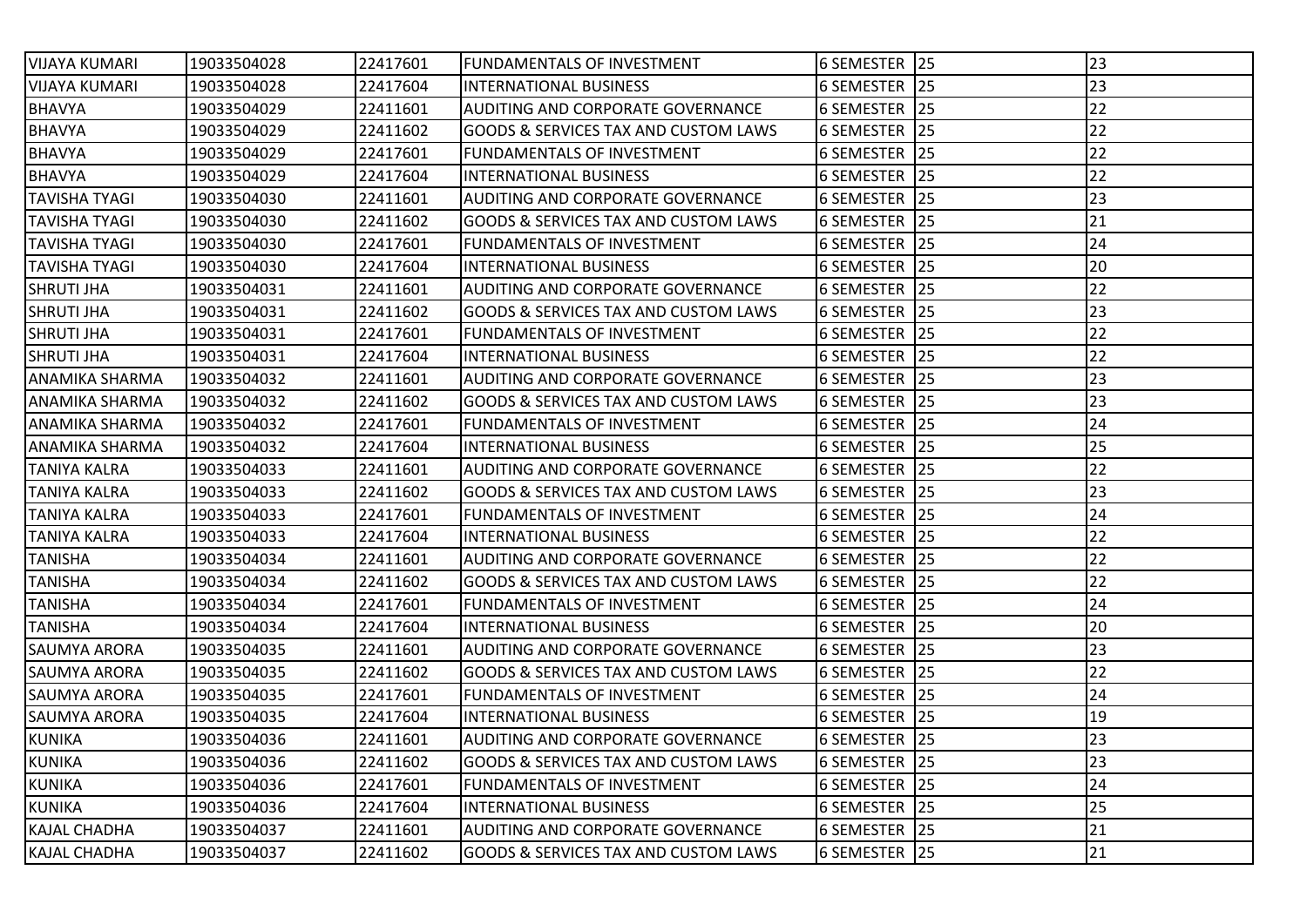| 19033504037 | 22417601 |                                                 |                                                                                                                                                                                                                                                                                                                                                                                                                                                                                                                                                                                                                                                                                                                                                                                                                                                                                                                                                 |    | 21                                                                                                                                                                                                                                                                                                                                                                                                                                                                                                                                                                                                                                     |
|-------------|----------|-------------------------------------------------|-------------------------------------------------------------------------------------------------------------------------------------------------------------------------------------------------------------------------------------------------------------------------------------------------------------------------------------------------------------------------------------------------------------------------------------------------------------------------------------------------------------------------------------------------------------------------------------------------------------------------------------------------------------------------------------------------------------------------------------------------------------------------------------------------------------------------------------------------------------------------------------------------------------------------------------------------|----|----------------------------------------------------------------------------------------------------------------------------------------------------------------------------------------------------------------------------------------------------------------------------------------------------------------------------------------------------------------------------------------------------------------------------------------------------------------------------------------------------------------------------------------------------------------------------------------------------------------------------------------|
| 19033504037 | 22417604 |                                                 |                                                                                                                                                                                                                                                                                                                                                                                                                                                                                                                                                                                                                                                                                                                                                                                                                                                                                                                                                 |    | 16                                                                                                                                                                                                                                                                                                                                                                                                                                                                                                                                                                                                                                     |
| 19033504038 | 22411601 |                                                 |                                                                                                                                                                                                                                                                                                                                                                                                                                                                                                                                                                                                                                                                                                                                                                                                                                                                                                                                                 |    | 22                                                                                                                                                                                                                                                                                                                                                                                                                                                                                                                                                                                                                                     |
| 19033504038 | 22411602 |                                                 |                                                                                                                                                                                                                                                                                                                                                                                                                                                                                                                                                                                                                                                                                                                                                                                                                                                                                                                                                 |    | 21                                                                                                                                                                                                                                                                                                                                                                                                                                                                                                                                                                                                                                     |
| 19033504038 | 22417601 | <b>FUNDAMENTALS OF INVESTMENT</b>               |                                                                                                                                                                                                                                                                                                                                                                                                                                                                                                                                                                                                                                                                                                                                                                                                                                                                                                                                                 | 25 | 20                                                                                                                                                                                                                                                                                                                                                                                                                                                                                                                                                                                                                                     |
| 19033504038 | 22417604 | <b>INTERNATIONAL BUSINESS</b>                   |                                                                                                                                                                                                                                                                                                                                                                                                                                                                                                                                                                                                                                                                                                                                                                                                                                                                                                                                                 |    | 16                                                                                                                                                                                                                                                                                                                                                                                                                                                                                                                                                                                                                                     |
| 19033504039 | 22411601 |                                                 |                                                                                                                                                                                                                                                                                                                                                                                                                                                                                                                                                                                                                                                                                                                                                                                                                                                                                                                                                 |    | 23                                                                                                                                                                                                                                                                                                                                                                                                                                                                                                                                                                                                                                     |
| 19033504039 | 22411602 |                                                 |                                                                                                                                                                                                                                                                                                                                                                                                                                                                                                                                                                                                                                                                                                                                                                                                                                                                                                                                                 |    | 21                                                                                                                                                                                                                                                                                                                                                                                                                                                                                                                                                                                                                                     |
| 19033504039 | 22417601 |                                                 |                                                                                                                                                                                                                                                                                                                                                                                                                                                                                                                                                                                                                                                                                                                                                                                                                                                                                                                                                 |    | 22                                                                                                                                                                                                                                                                                                                                                                                                                                                                                                                                                                                                                                     |
| 19033504039 | 22417604 | <b>INTERNATIONAL BUSINESS</b>                   |                                                                                                                                                                                                                                                                                                                                                                                                                                                                                                                                                                                                                                                                                                                                                                                                                                                                                                                                                 |    | 19                                                                                                                                                                                                                                                                                                                                                                                                                                                                                                                                                                                                                                     |
| 19033504040 | 22411601 |                                                 |                                                                                                                                                                                                                                                                                                                                                                                                                                                                                                                                                                                                                                                                                                                                                                                                                                                                                                                                                 |    | 23                                                                                                                                                                                                                                                                                                                                                                                                                                                                                                                                                                                                                                     |
| 19033504040 | 22411602 | <b>GOODS &amp; SERVICES TAX AND CUSTOM LAWS</b> |                                                                                                                                                                                                                                                                                                                                                                                                                                                                                                                                                                                                                                                                                                                                                                                                                                                                                                                                                 |    | 22                                                                                                                                                                                                                                                                                                                                                                                                                                                                                                                                                                                                                                     |
| 19033504040 | 22417601 |                                                 |                                                                                                                                                                                                                                                                                                                                                                                                                                                                                                                                                                                                                                                                                                                                                                                                                                                                                                                                                 |    | 21                                                                                                                                                                                                                                                                                                                                                                                                                                                                                                                                                                                                                                     |
| 19033504040 | 22417604 | <b>INTERNATIONAL BUSINESS</b>                   |                                                                                                                                                                                                                                                                                                                                                                                                                                                                                                                                                                                                                                                                                                                                                                                                                                                                                                                                                 |    | 22                                                                                                                                                                                                                                                                                                                                                                                                                                                                                                                                                                                                                                     |
| 19033504041 | 22411601 |                                                 |                                                                                                                                                                                                                                                                                                                                                                                                                                                                                                                                                                                                                                                                                                                                                                                                                                                                                                                                                 |    | 23                                                                                                                                                                                                                                                                                                                                                                                                                                                                                                                                                                                                                                     |
| 19033504041 | 22411602 |                                                 |                                                                                                                                                                                                                                                                                                                                                                                                                                                                                                                                                                                                                                                                                                                                                                                                                                                                                                                                                 |    | 24                                                                                                                                                                                                                                                                                                                                                                                                                                                                                                                                                                                                                                     |
| 19033504041 | 22417601 | <b>FUNDAMENTALS OF INVESTMENT</b>               |                                                                                                                                                                                                                                                                                                                                                                                                                                                                                                                                                                                                                                                                                                                                                                                                                                                                                                                                                 |    | 23                                                                                                                                                                                                                                                                                                                                                                                                                                                                                                                                                                                                                                     |
| 19033504041 | 22417604 | <b>INTERNATIONAL BUSINESS</b>                   |                                                                                                                                                                                                                                                                                                                                                                                                                                                                                                                                                                                                                                                                                                                                                                                                                                                                                                                                                 |    | 22                                                                                                                                                                                                                                                                                                                                                                                                                                                                                                                                                                                                                                     |
| 19033504042 | 22411601 | AUDITING AND CORPORATE GOVERNANCE               |                                                                                                                                                                                                                                                                                                                                                                                                                                                                                                                                                                                                                                                                                                                                                                                                                                                                                                                                                 |    | 23                                                                                                                                                                                                                                                                                                                                                                                                                                                                                                                                                                                                                                     |
| 19033504042 | 22411602 |                                                 |                                                                                                                                                                                                                                                                                                                                                                                                                                                                                                                                                                                                                                                                                                                                                                                                                                                                                                                                                 |    | 23                                                                                                                                                                                                                                                                                                                                                                                                                                                                                                                                                                                                                                     |
| 19033504042 | 22417601 |                                                 |                                                                                                                                                                                                                                                                                                                                                                                                                                                                                                                                                                                                                                                                                                                                                                                                                                                                                                                                                 |    | 23                                                                                                                                                                                                                                                                                                                                                                                                                                                                                                                                                                                                                                     |
| 19033504042 | 22417604 | <b>INTERNATIONAL BUSINESS</b>                   |                                                                                                                                                                                                                                                                                                                                                                                                                                                                                                                                                                                                                                                                                                                                                                                                                                                                                                                                                 |    | 23                                                                                                                                                                                                                                                                                                                                                                                                                                                                                                                                                                                                                                     |
| 19033504043 | 22411601 |                                                 |                                                                                                                                                                                                                                                                                                                                                                                                                                                                                                                                                                                                                                                                                                                                                                                                                                                                                                                                                 |    | 23                                                                                                                                                                                                                                                                                                                                                                                                                                                                                                                                                                                                                                     |
| 19033504043 | 22411602 | <b>GOODS &amp; SERVICES TAX AND CUSTOM LAWS</b> |                                                                                                                                                                                                                                                                                                                                                                                                                                                                                                                                                                                                                                                                                                                                                                                                                                                                                                                                                 | 25 | 21                                                                                                                                                                                                                                                                                                                                                                                                                                                                                                                                                                                                                                     |
| 19033504043 | 22417601 |                                                 |                                                                                                                                                                                                                                                                                                                                                                                                                                                                                                                                                                                                                                                                                                                                                                                                                                                                                                                                                 |    | 23                                                                                                                                                                                                                                                                                                                                                                                                                                                                                                                                                                                                                                     |
| 19033504043 | 22417604 | <b>INTERNATIONAL BUSINESS</b>                   |                                                                                                                                                                                                                                                                                                                                                                                                                                                                                                                                                                                                                                                                                                                                                                                                                                                                                                                                                 |    | 22                                                                                                                                                                                                                                                                                                                                                                                                                                                                                                                                                                                                                                     |
| 19033504044 | 22411601 |                                                 |                                                                                                                                                                                                                                                                                                                                                                                                                                                                                                                                                                                                                                                                                                                                                                                                                                                                                                                                                 |    | 23                                                                                                                                                                                                                                                                                                                                                                                                                                                                                                                                                                                                                                     |
| 19033504044 | 22411602 |                                                 |                                                                                                                                                                                                                                                                                                                                                                                                                                                                                                                                                                                                                                                                                                                                                                                                                                                                                                                                                 |    | 23                                                                                                                                                                                                                                                                                                                                                                                                                                                                                                                                                                                                                                     |
| 19033504044 | 22417601 |                                                 |                                                                                                                                                                                                                                                                                                                                                                                                                                                                                                                                                                                                                                                                                                                                                                                                                                                                                                                                                 |    | 24                                                                                                                                                                                                                                                                                                                                                                                                                                                                                                                                                                                                                                     |
| 19033504044 | 22417604 | <b>INTERNATIONAL BUSINESS</b>                   |                                                                                                                                                                                                                                                                                                                                                                                                                                                                                                                                                                                                                                                                                                                                                                                                                                                                                                                                                 |    | 23                                                                                                                                                                                                                                                                                                                                                                                                                                                                                                                                                                                                                                     |
| 19033504045 | 22411601 | AUDITING AND CORPORATE GOVERNANCE               |                                                                                                                                                                                                                                                                                                                                                                                                                                                                                                                                                                                                                                                                                                                                                                                                                                                                                                                                                 |    | 24                                                                                                                                                                                                                                                                                                                                                                                                                                                                                                                                                                                                                                     |
| 19033504045 | 22411602 |                                                 |                                                                                                                                                                                                                                                                                                                                                                                                                                                                                                                                                                                                                                                                                                                                                                                                                                                                                                                                                 |    | 22                                                                                                                                                                                                                                                                                                                                                                                                                                                                                                                                                                                                                                     |
| 19033504045 | 22417601 |                                                 |                                                                                                                                                                                                                                                                                                                                                                                                                                                                                                                                                                                                                                                                                                                                                                                                                                                                                                                                                 |    | 24                                                                                                                                                                                                                                                                                                                                                                                                                                                                                                                                                                                                                                     |
| 19033504045 | 22417604 |                                                 |                                                                                                                                                                                                                                                                                                                                                                                                                                                                                                                                                                                                                                                                                                                                                                                                                                                                                                                                                 |    | 22                                                                                                                                                                                                                                                                                                                                                                                                                                                                                                                                                                                                                                     |
| 19033504046 | 22411601 |                                                 |                                                                                                                                                                                                                                                                                                                                                                                                                                                                                                                                                                                                                                                                                                                                                                                                                                                                                                                                                 |    | 22                                                                                                                                                                                                                                                                                                                                                                                                                                                                                                                                                                                                                                     |
| 19033504046 | 22411602 | <b>GOODS &amp; SERVICES TAX AND CUSTOM LAWS</b> |                                                                                                                                                                                                                                                                                                                                                                                                                                                                                                                                                                                                                                                                                                                                                                                                                                                                                                                                                 |    | 21                                                                                                                                                                                                                                                                                                                                                                                                                                                                                                                                                                                                                                     |
|             |          |                                                 | <b>FUNDAMENTALS OF INVESTMENT</b><br><b>INTERNATIONAL BUSINESS</b><br>AUDITING AND CORPORATE GOVERNANCE<br><b>GOODS &amp; SERVICES TAX AND CUSTOM LAWS</b><br>AUDITING AND CORPORATE GOVERNANCE<br><b>IGOODS &amp; SERVICES TAX AND CUSTOM LAWS</b><br><b>IFUNDAMENTALS OF INVESTMENT</b><br><b>AUDITING AND CORPORATE GOVERNANCE</b><br><b>FUNDAMENTALS OF INVESTMENT</b><br><b>AUDITING AND CORPORATE GOVERNANCE</b><br><b>GOODS &amp; SERVICES TAX AND CUSTOM LAWS</b><br><b>GOODS &amp; SERVICES TAX AND CUSTOM LAWS</b><br><b>IFUNDAMENTALS OF INVESTMENT</b><br><b>JAUDITING AND CORPORATE GOVERNANCE</b><br><b>FUNDAMENTALS OF INVESTMENT</b><br>AUDITING AND CORPORATE GOVERNANCE<br><b>GOODS &amp; SERVICES TAX AND CUSTOM LAWS</b><br>FUNDAMENTALS OF INVESTMENT<br><b>GOODS &amp; SERVICES TAX AND CUSTOM LAWS</b><br><b>FUNDAMENTALS OF INVESTMENT</b><br><b>INTERNATIONAL BUSINESS</b><br><b>AUDITING AND CORPORATE GOVERNANCE</b> |    | 6 SEMESTER 25<br>6 SEMESTER 25<br>6 SEMESTER 25<br>6 SEMESTER 25<br><b>6 SEMESTER</b><br>6 SEMESTER 25<br>6 SEMESTER 25<br>6 SEMESTER 25<br>6 SEMESTER 25<br>6 SEMESTER 25<br>6 SEMESTER 25<br>6 SEMESTER 25<br>6 SEMESTER 25<br>6 SEMESTER 125<br>6 SEMESTER 25<br>6 SEMESTER 25<br>6 SEMESTER 25<br>6 SEMESTER 25<br>6 SEMESTER 25<br>6 SEMESTER 25<br>6 SEMESTER 25<br>6 SEMESTER 25<br>6 SEMESTER 25<br>6 SEMESTER  <br>6 SEMESTER 25<br>6 SEMESTER 25<br>6 SEMESTER 25<br>6 SEMESTER 25<br>6 SEMESTER 25<br>6 SEMESTER   25<br>6 SEMESTER 25<br>6 SEMESTER 25<br>6 SEMESTER 25<br>6 SEMESTER 25<br>6 SEMESTER 25<br>6 SEMESTER 25 |